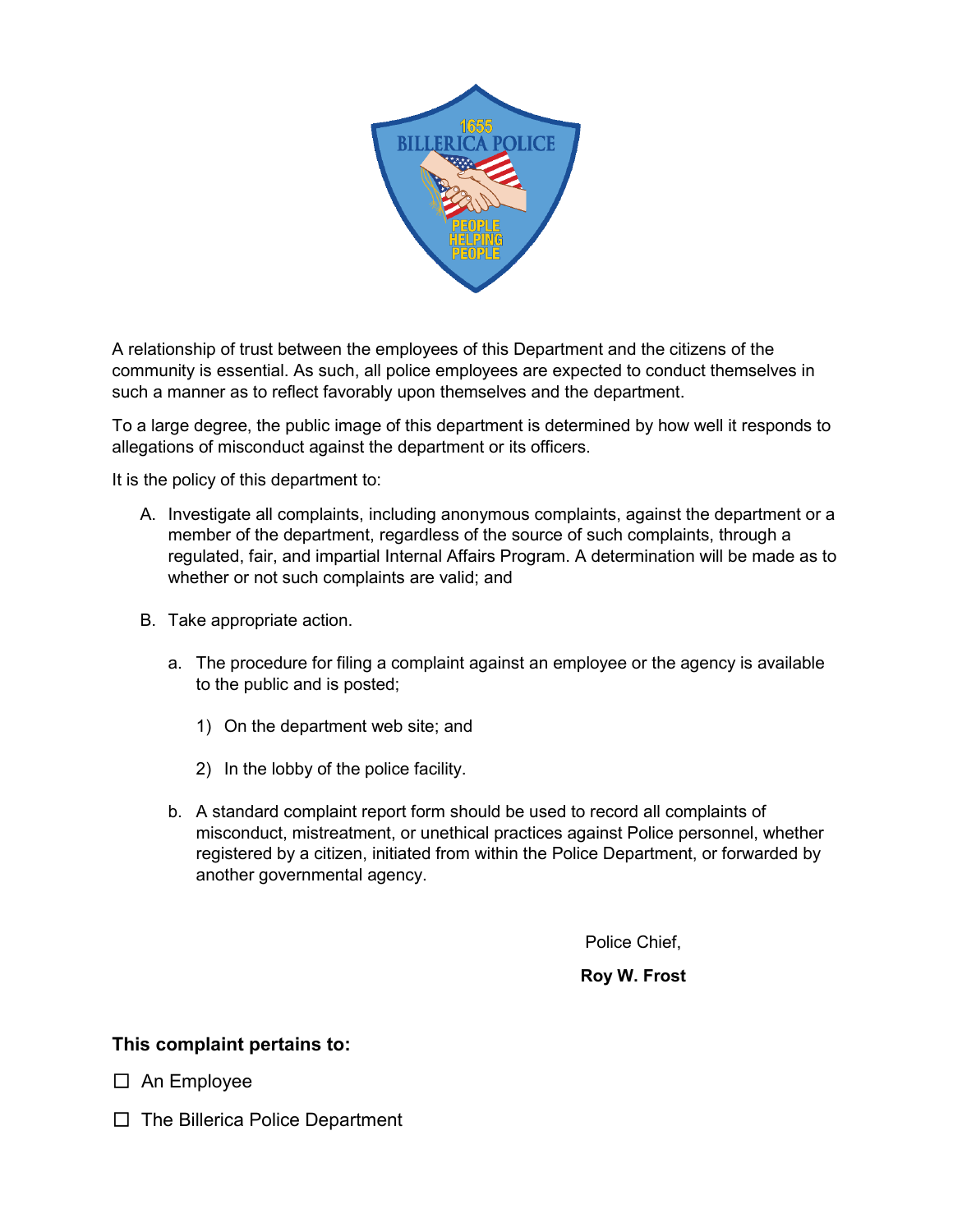

## **Town of Billerica Police Department**

Billerica, Ma 01821 Ph. (978) 671-0900 FAX (978) 670-2762

| Case # |
|--------|
|        |
| Date:  |
|        |
| Time:  |

|                                                                                 |      |    |                                 | <b>MI</b> |
|---------------------------------------------------------------------------------|------|----|---------------------------------|-----------|
| $DOB$ SS# LIC# LIC# SS                                                          |      |    |                                 |           |
|                                                                                 |      |    |                                 |           |
| <b>City</b>                                                                     |      |    | $St$ 2ip code 200 $St$ 2ip code |           |
|                                                                                 |      |    |                                 |           |
|                                                                                 |      |    |                                 |           |
| I HEREBY SUBMIT THE FOLLOWING STATEMENT:                                        |      |    |                                 |           |
|                                                                                 |      |    |                                 |           |
|                                                                                 |      |    |                                 |           |
|                                                                                 |      |    |                                 |           |
|                                                                                 |      |    |                                 |           |
|                                                                                 |      |    |                                 |           |
|                                                                                 |      |    |                                 |           |
|                                                                                 |      |    |                                 |           |
|                                                                                 |      |    |                                 |           |
|                                                                                 |      |    |                                 |           |
|                                                                                 |      |    |                                 |           |
|                                                                                 |      |    |                                 |           |
| THIS STATEMENT AND FACTS CONTAINED HEREIN ARE TRUE TO THE BEST OF MY KNOWLEDGE: |      |    |                                 |           |
|                                                                                 |      |    |                                 |           |
| SIGNATURE OF PARENT OR GUARDIAN (if under 18)                                   |      |    |                                 |           |
|                                                                                 |      |    |                                 |           |
|                                                                                 |      |    |                                 |           |
|                                                                                 | PAGE | OF |                                 |           |

\*If this statement involves a complaint against a BPD employee the complainant will receive a response from the Billerica Police Department within 60 days regarding the status or conclusion of the investigation.